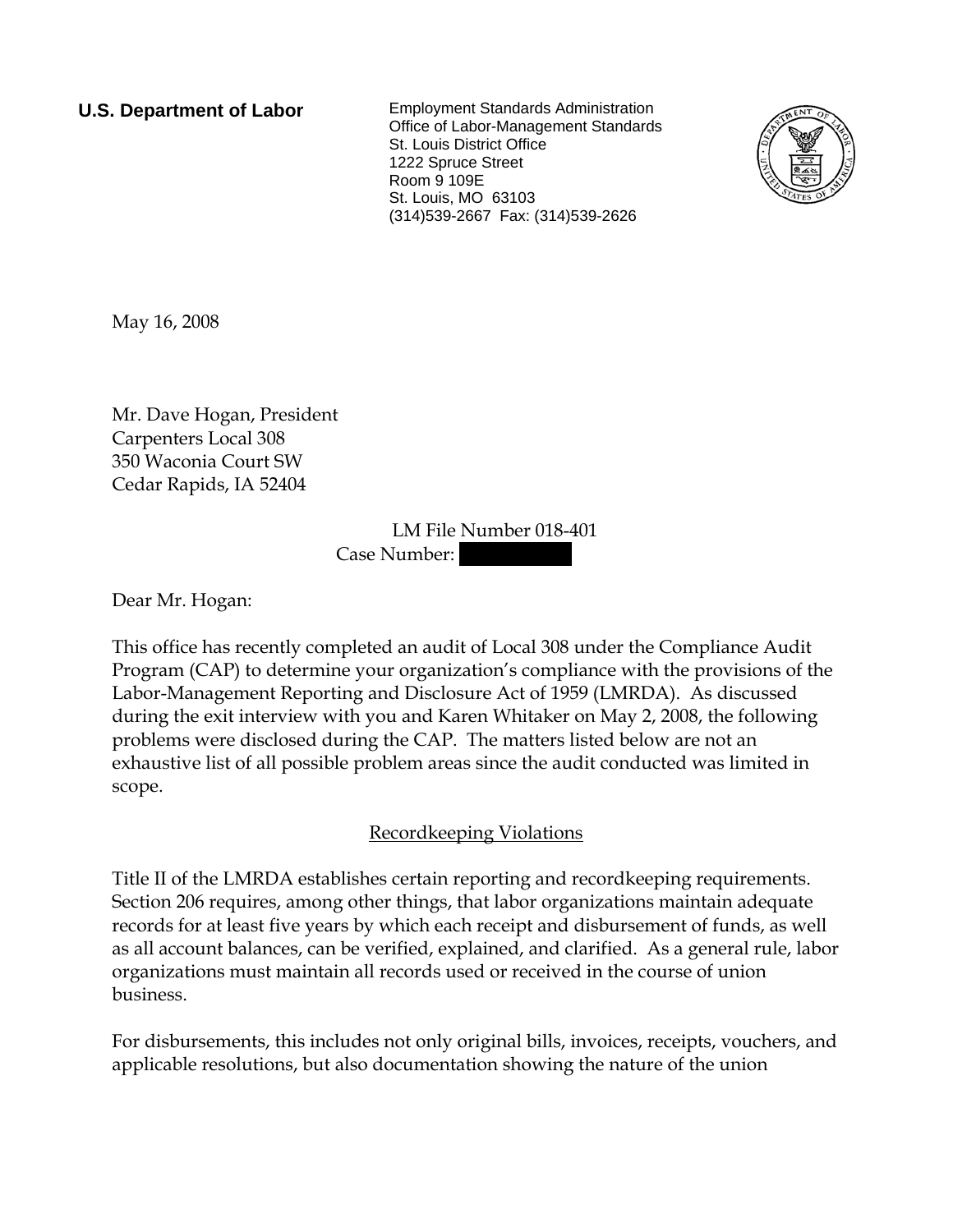Mr. Dave Hogan May 16, 2008 Page 2 of 4

business requiring the disbursement, the goods or services received, and the identity of the recipient(s) of the goods or services. In most instances, this documentation requirement can be satisfied with a sufficiently descriptive expense receipt or invoice. If an expense receipt is not sufficiently descriptive, a union officer or employee should write a note on it providing the additional information. For money it receives, the labor organization must keep at least one record showing the date, amount, purpose, and source of that money. The labor organization must also retain bank records for all accounts.

The audit of Local 308's 2007 records revealed the following recordkeeping violations:

1. Did Not Retain Adequate Documentation for Expenses

Local 308 did not retain adequate documentation for expenses incurred by the local and union officers totaling at least \$820. For example, the local did not retain receipts for a disbursement to Ainsworth 4 Corners in the amount of \$230.19 for the hunting banquet and a disbursement to Mathew's Inc. in the amount of \$375.00 for the fishing tournament.

As previously noted above, labor organizations must retain original receipts, bills, and vouchers for all disbursements. The president and treasurer (or corresponding principal officers) of your union, who are required to sign your union's LM report, are responsible for properly maintaining union records.

2. Failure to Record Receipts

Local 308 did not record in its receipts records some monies received from the 2006 hunting banquet, the 2007 fishing tournament, and the 2007 golf outing totaling at least \$6,034. Union receipts records must include an adequate identification of all money the union receives. The records should show the date and amount received, and the source of the money.

3. Lost Wages

Local 308 did not retain adequate documentation for lost-wage reimbursement payments to union officers totaling at least \$700. The union must maintain records in support of lost-wage claims that identify each date lost wages were incurred, the number of hours lost on each date, the applicable rate of pay, and a description of the union business conducted. The OLMS audit found that Local 308 recorded lost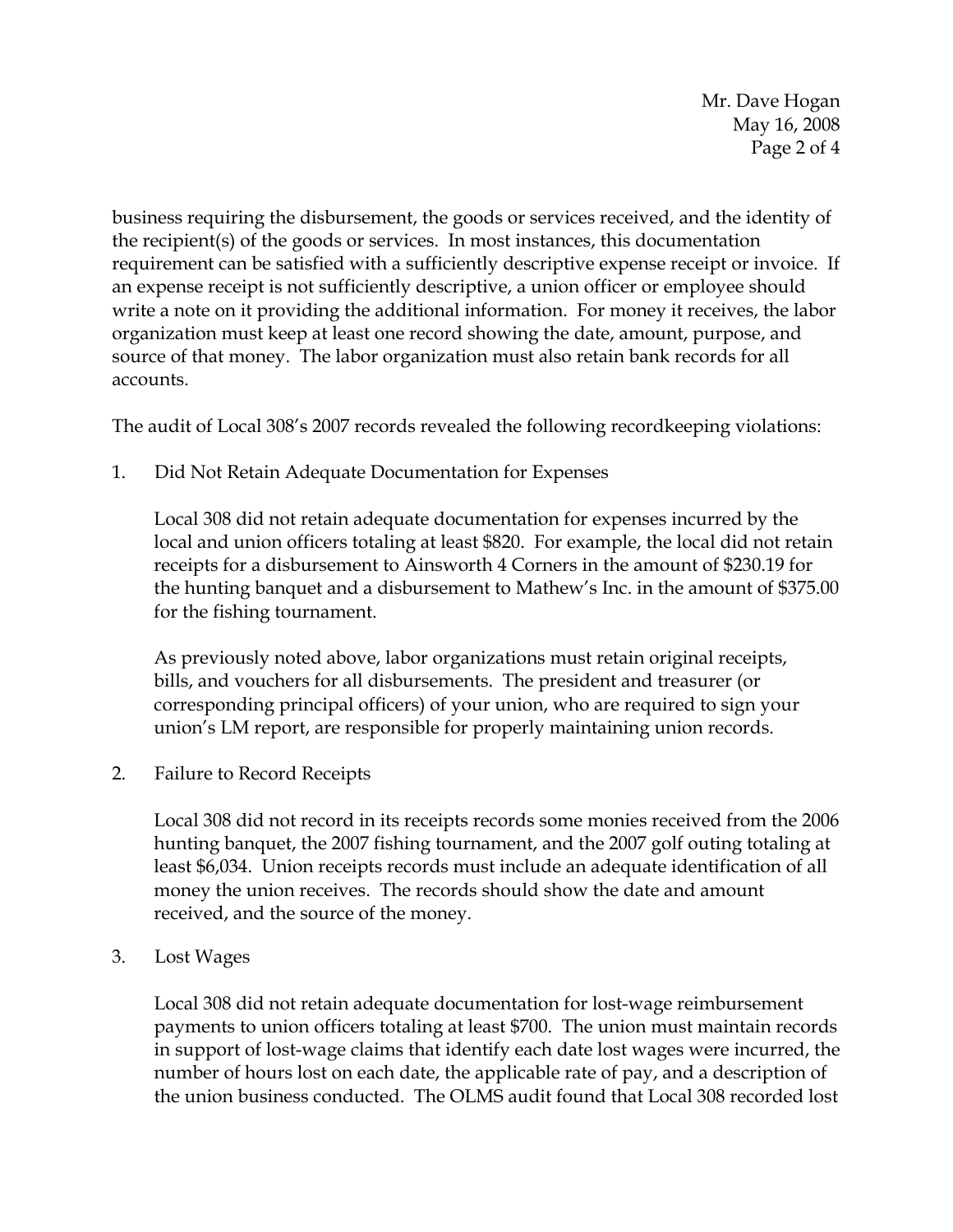Mr. Dave Hogan May 16, 2008 Page 3 of 4

time in membership meeting minutes. The minutes always included the member/officer name and a description of union business conducted, but did not state how many hours would be lost or the rate of pay. In some instances, the date lost wages were incurred was not included in the minutes. Enclosed with this letter, I have provided a sample of an expense voucher Local 308 may use to satisfy this requirement. The sample identifies the type of information and documentation that the local must maintain for lost wages and other officer expenses.

4. Disposition of Property

Local 308 did not maintain an inventory of t-shirts it purchased, sold, or gave away. The union must report the value of any union property on hand at the beginning and end of each year in Item 30 (Other Assets) of the LM-3. The union must retain an inventory or similar record of property on hand to verify, clarify, and explain the information that must be reported in Item 30.

The union must record in at least one record the date and amount received from each sale of union t-shirts.

Based on your assurance that Local 308 will retain adequate documentation in the future, OLMS will take no further enforcement action at this time regarding the above violations.

## Other Issues

## 1. Duplicate Receipts

Local 308 does not issue a duplicate receipt for all monies received. For example, in 2007, members paid Local 308 to participate in the yearly golf outing. A receipt was not written to any member who paid to participate. OLMS recommends that Local 308 use a duplicate receipt system where the union issues original prenumbered receipts to all members who make payments directly to the union and retain copies of those receipts. A duplicate receipt system is an effective internal control because it ensures that a record is created of income which is not otherwise easily verifiable. If more than one duplicate receipt book is in use, the union should maintain a log to identify each book, the series of receipt numbers in each book, and to whom each book is assigned.